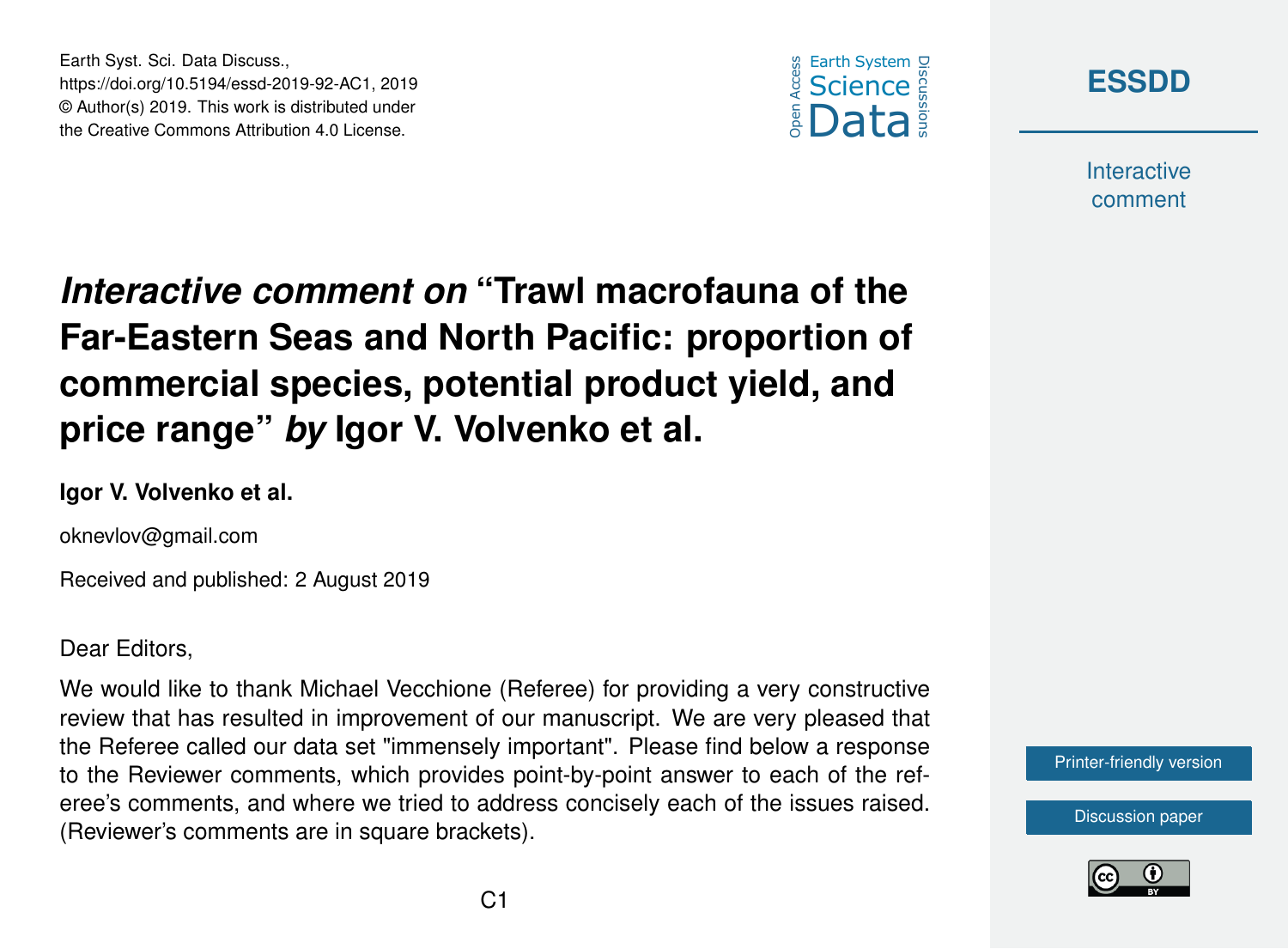[This review is unusual for me. Nominally, the manuscript, together with the data available from PANGAEA, is a data discussion rather than a presentation of research results and inferences.]

Indeed, our review discusses the research results presented in PANGAEA, as well as methods for obtaining and processing those data, with inferences given in the Conclusions section at the end of the manuscript. We believe this is the usual scheme for treating data presented to the Earth System Science Data and it is consistent with the rules for authors.

[The data in question, a massive set of survey-trawl data, have been summarized by these authors recently in Nature/Scientific Reports. Whereas the previous summary focused on occurrence and relative abundance, this manuscript develops inferences about potential commercial value. There is considerable overlap between this manuscript and the previous publication, including some short passages that are reproduced verbatim.]

This work is indeed a continuation of the recently published study in the Scientific Reports, however, a lot of new data has been added to the new data set. In addition, the new manuscript has completely different goals, objectives, results and conclusions compared to the published paper. Some coincidences of the texts of these two articles (including verbatim) are found in the description of data collection methods, since these methods partially overlap. We made minimal repetitions so that the meaning of the second paper was understood without reading the first one. Although, where it is needed for an in-depth understanding of the techniques, the present manuscript provides links to the article in the Scientific Reports.

[I think the data set considered here is immensely important. However, in my opinion the primary importance is what was covered in the Scientific Reports publication.]

In the Scientific Reports publication, the focus was on some fundamental issues of ecology and biogeography. The new manuscript focuses more on applied issues re**[ESSDD](https://www.earth-syst-sci-data-discuss.net/)**

**Interactive** comment

[Printer-friendly version](https://www.earth-syst-sci-data-discuss.net/essd-2019-92/essd-2019-92-AC1-print.pdf)

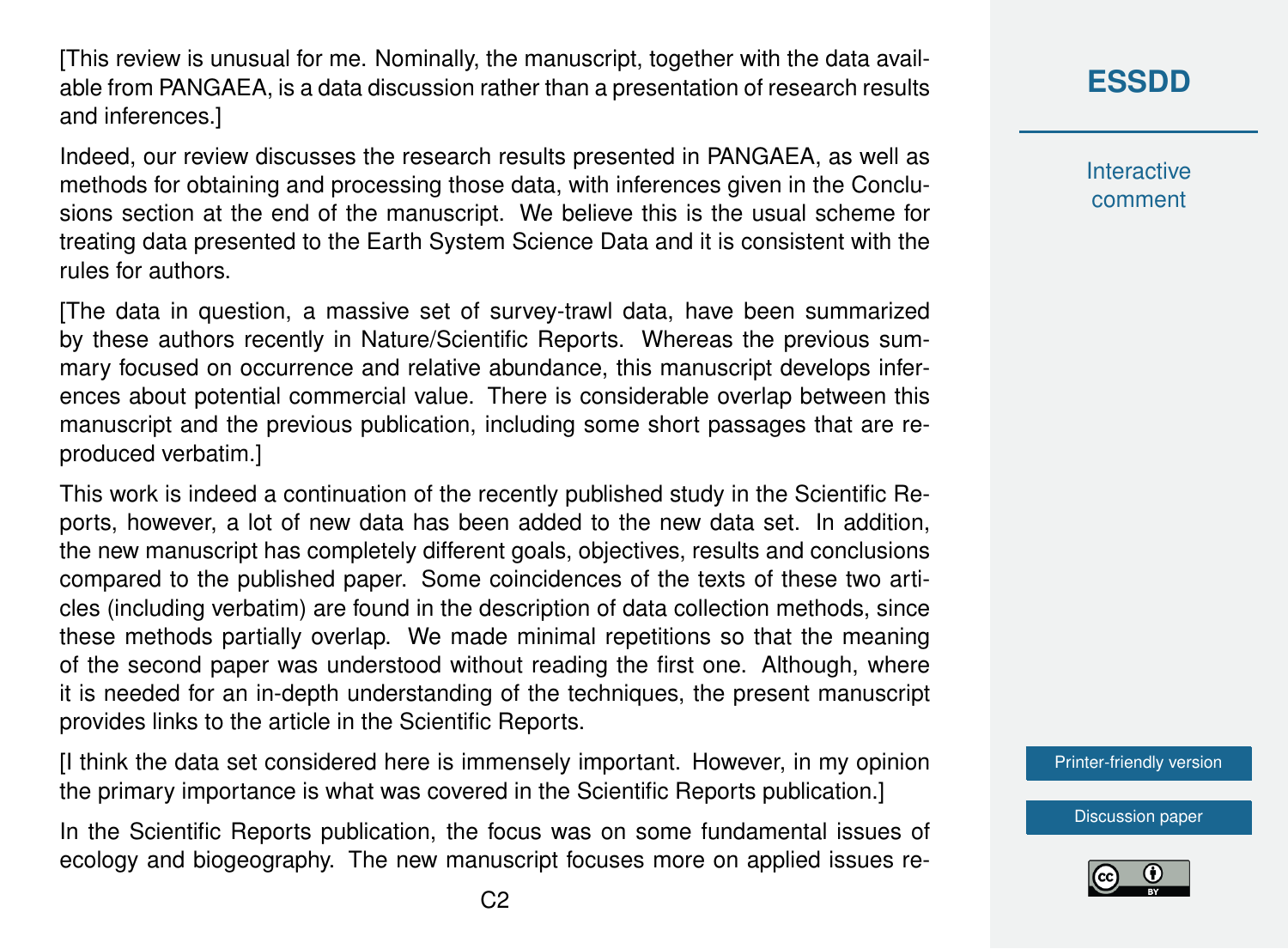lated to fishing and rational exploitation of biological resources of the vast region, one of the most productive on Earth. We believe that this problem is also important, and similar publications on other sea areas would be useful for generating a comprehensive inventory of renewable resources of the entire World Oceans. We also draw your attention to the fact that the species list published in PANGAEA can be used to assess the economic value of biological resources or damages to marine ecosystems resulting from anthropogenic impact, including pollution, hydro-technical constructions, oil and gas extraction, tanker or nuclear reactors accidents, etc. The list published earlier in the Scientific Reports is not suitable for such purposes.

[Whether there are ethical issues relative to advocacy of expanded exploitation of living marine resources in this region is a question that might properly be raised by readers. However, as a scientific reviewer, I will leave that question to the editors.]

As for "ethical issues relative to advocacy of expanded exploitation of living marine resources in this region", we would like to note that in our study we do not call for strengthening this exploitation, but rather on the contrary – for making it more rational, while expanding the range of fishery products, transfer part of the load from traditionally most intensively exploited species to other species – currently underutilized and unused.

[If the goal here is "to analyse the importance of trawl macrofauna to fisheries", I think that importance should include more than current or potential monetary value. Importance should include ecological relationships such as predator/prey and habitat structure. An unfished species may be important to the food web supporting fished species. Similarly, a species with no commercial value may provide nursery habitat or protection from predators.]

Questions about "ecological relationships such as predator / prey and habitat structure", like many others, will be the subject of our future publications, since it is not possible to consider all these problems in one manuscript. To conduct a complete

## **[ESSDD](https://www.earth-syst-sci-data-discuss.net/)**

**Interactive** comment

[Printer-friendly version](https://www.earth-syst-sci-data-discuss.net/essd-2019-92/essd-2019-92-AC1-print.pdf)